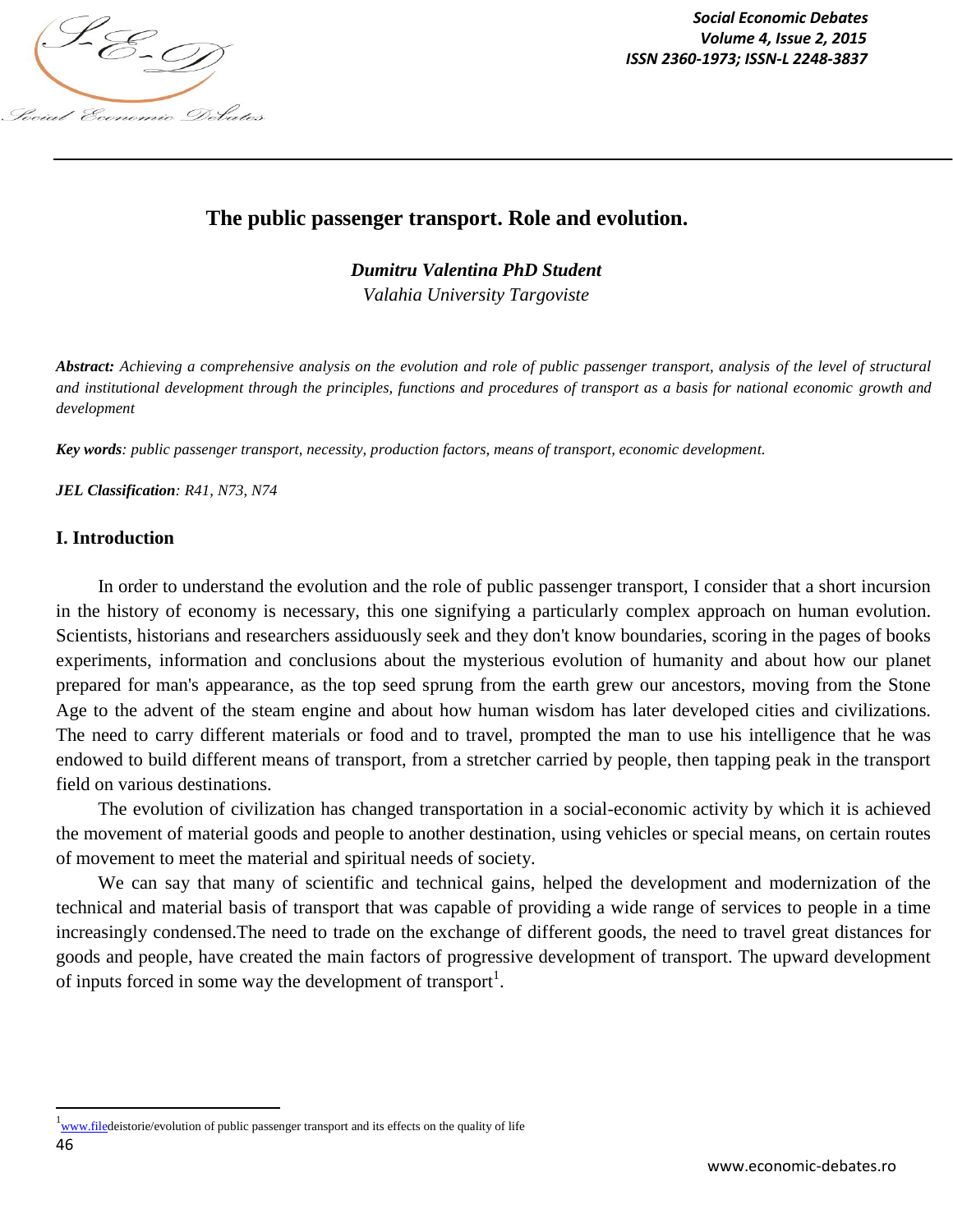

### **II. The history of passenger transport**

Technical progress, particularly strong in the world economy, has turned transport in a distinct area. The invention of the steam engine had a decisive influence on the development of transport, which subsequently facilitated the movement of people and the transport of various goods by the appearance of railways, of navigation using maritime vessels, set in motion by the force of steam<sup>2</sup>.

Strengthening transport links has turned public passenger transport in an organized, relatively stable and regular traffic activity. Before the expansion of car, public passenger transport, with valence in the democratization of society, won the competition with individual transport<sup>3</sup>. Upgrading road networks in the city streets and developing the production of means of transport, have stimulated public passenger transport, have changed the lifestyle of the urban population, the shape and structure of cities. In the twentieth century, people from different places of the world have understood and even supported upgrade the roads to develop public passenger transport, as individual transport is unable to provide increased mobility needs of city dwellers. It has been strengthened the view that cities should be allowed to grow only to the extent to be served by high capacity infrastructure (surface or underground railways, tram infrastructure). Transport within towns is mainly done by buses and trams while between towns transport is performed using buses, planes and trains<sup>4</sup>.

In Romania the history of passenger transport starts from horse-drawn wagon. The specialized literature shows that the emergence and development of urban transport in our country had the cusp between November 1867, when at Timişoara, "a group of businessmen, meeting under the leadership of Carol Küttel, of those times, have created what remained in history as the first company operating trams in the present territory of Romania<sup>35</sup>. In nineteenth century, Europe steam buses had a special importance, but in our country, they were underused. In Romania Fiat buses which began to be put into service in the summer of 1911, reached speeds of 40 km / h and had a capacity of 12 people including the related baggage. These buses were used only for interurban transport, continuing the rail route or covering short routes. The buses weren't used for public transport in Bucharest or in other cities before World War I, to this end using horse-drawn or electric trams<sup>6</sup>.

In 1920, the tram pulled by horses used in Lipova city located in Arad region, was replaced by "the locomotive of Mr. mechanic Götz"<sup>7</sup>. In the publication "C.F.R. stations Radna-Lipova "by RaduBellu, it appears that" at the beginning of 1860, in the current city Lipova (from 1950 to 1960, Lipova is part of the Arad region, in the years 1960 to 1968, the administration to which Lipova belongs to is the Banat region, and since 1968 the city belongs to Arad), was established a small tram, whose long trail of about 4 km linked "Turkish bazaar" in the center to bathrooms beginning to become a sought after tourist destination resort  $\cdot$ <sup>3</sup>.

l

 $2$  Eckermann, Erik (2001), "World History of the Automobile"

<sup>3</sup> *Business Magazine in public transport / in contemporary Bucharest / Professor PhD. Eng. ŞerbanRaicu*

<sup>4</sup> *Business Magazine in public transport*/ *Professor PhD. Eng. ŞerbanRaicu*

<sup>5</sup> http://www.historia.ro/exclusiv\_web/general/articol/nt-iul-tramvai-rom-nia-nu-timi-oara-n-lipova

<sup>6</sup> http://www.ingineria-automobilului.ro/reviste/Surse din revista "ingineriaautomobilului"

<sup>7</sup> http://www.historia.ro/exclusiv\_web/general/articol/nt-iul-tramvai-rom-nia-nu-timi-oara-n-lipova

<sup>8</sup> *C.F.R.stationsRadna-Lipova* /RaduBellu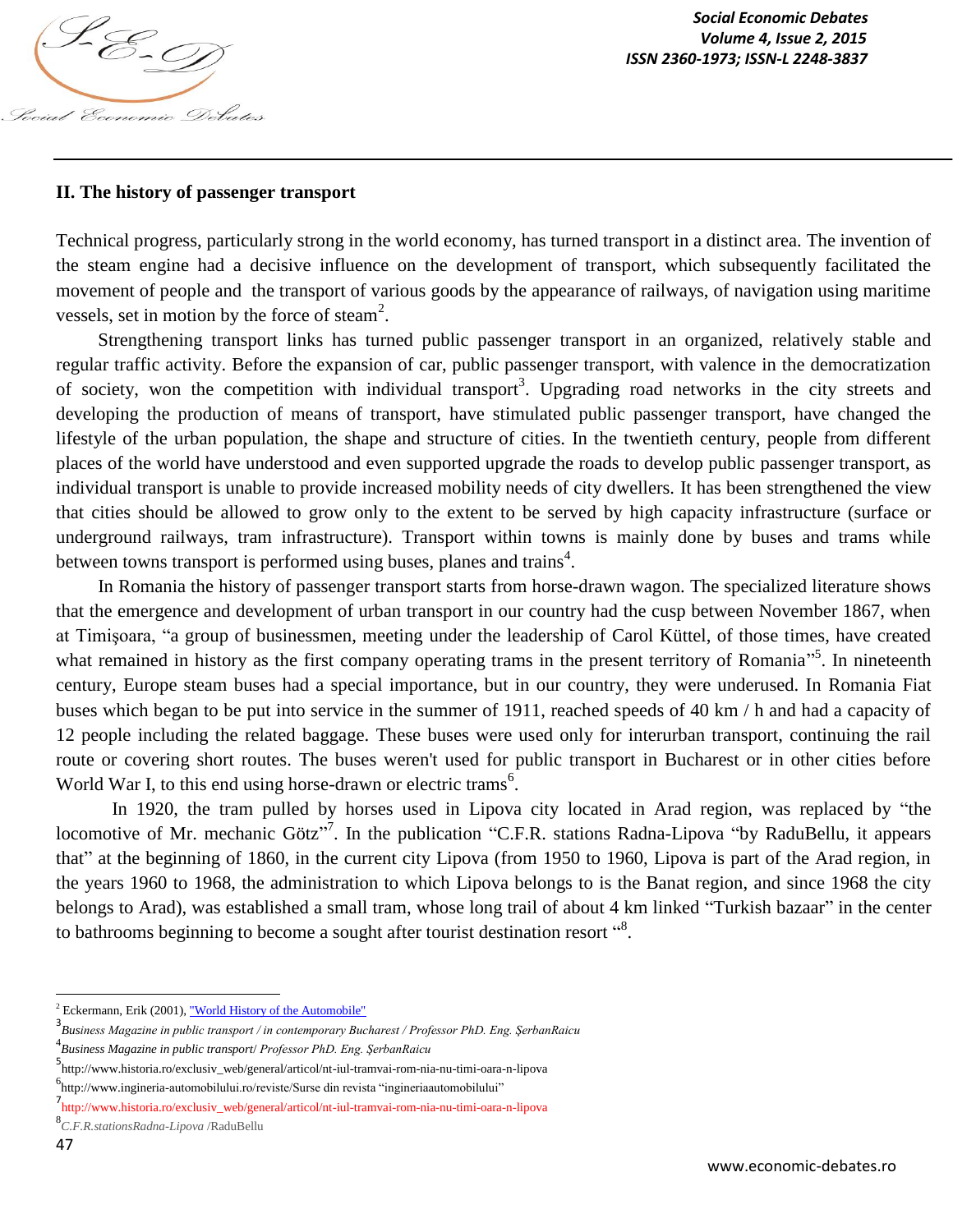

In 1951, in Bucharest, Tudor Vladimirescu plants were established, then BUS, then ROCAR being the only supplier in Romania for passenger vehicles and light freight vehicles. Since 1957, starts manufacturing trolleybuses TV and during the 70s diversifying pretty much its range, TV12, TV14C, TV15C, TV14, TV35, TV41, many of these being exported in countries of the socialist bloc (Czechoslovakia, German Democratic Republic, Hungary, Poland) and South America<sup>9</sup>. These means of transport were the main urban public transport network in Romania in the 80s and early 90s. Since urban public transport entities had no permission to import vehicles. ROCAR started exporting buses and trolleys in Eastern Europe, Africa, South America and the Middle East since 1968<sup>10</sup>. In 1965, a team of experts from the Central Workshops of Bucharest Transport Undertaking (ITB) developed the first Romanian bus.<sup>11</sup>

In the early nineteenth century in Bucharest were used private horse-drawn carriages by landowners only. By 1823 the bourgeoisie and the common people had no right to hold such a mean of travel<sup>12</sup>. In 1871 "Romanian Anonymous Society of Trams" with English and Belgian capital, has obtained the authorization to install on some streets, iron lines, on which to circulate the first horse-drawn trams, and a year later, the company introduced the first three horse tram lines in the capital. Horse-drawn trams were yellow, drivers used to have red uniforms and caps they stood on the platform in front and urged horses with lashes $^{13}$ .

Currently, transportation is an indispensable element of global life because it gives the members of society, opportunities for continued mobility of goods and people from one place to another. The production process in transport consists in moving goods and people to different destinations on various distances, generally, using several means of transport (land, underground, naval or air), in terms of safety, comfort, convenience  $14$ .

#### **III. The role of passenger transport**

Public passenger transport, according to researchers in the field of transport is a public transport service in large numbers, available to all, distinct from taxi system, rental of buses and coaches by people who do not know each other and have not concluded a service contract with a transportation company. Public passenger transport includes transport using high capacity transport such as: bus, trolleybus, tram, train, subway, ferry links, etc. Transport within towns is mainly done by buses and trams while transport between locations is performed using buses, planes and trains.

Under Regulation (EC) no. 1370/2007 of the European Parliament and of the Council of 23 October 2007 on public passenger transport services by rail and by road and repealing Regulation (EEC) No. 1191/69 and the Council's 1107/70, public passenger transport represent passenger transport services, which are of general economic interest and which are without discrimination and continuously provided to the public.

 $\overline{a}$ 

<sup>9&</sup>lt;br>http://www.automobileromanesti.ro/Rocar/

<sup>&</sup>lt;sup>10</sup>http://www.ingineria-automobilului.ro/reviste/Surse din revista "ingineriaautomobilului"

<sup>11</sup>http://www.ingineria-automobilului.ro/reviste/Surse din revista "ingineriaautomobilului"

<sup>12</sup>http://www.b365.ro/istoria-transportului-in-comun-in-bucuresti-de-la-tramvaiul-tras-de-cai

<sup>13</sup>http://www.hetel.ro/index.php/category/istorie-universala

<sup>14</sup>/http://www.creeaza.com/afaceri/transporturi/Evolutia transportuluiurban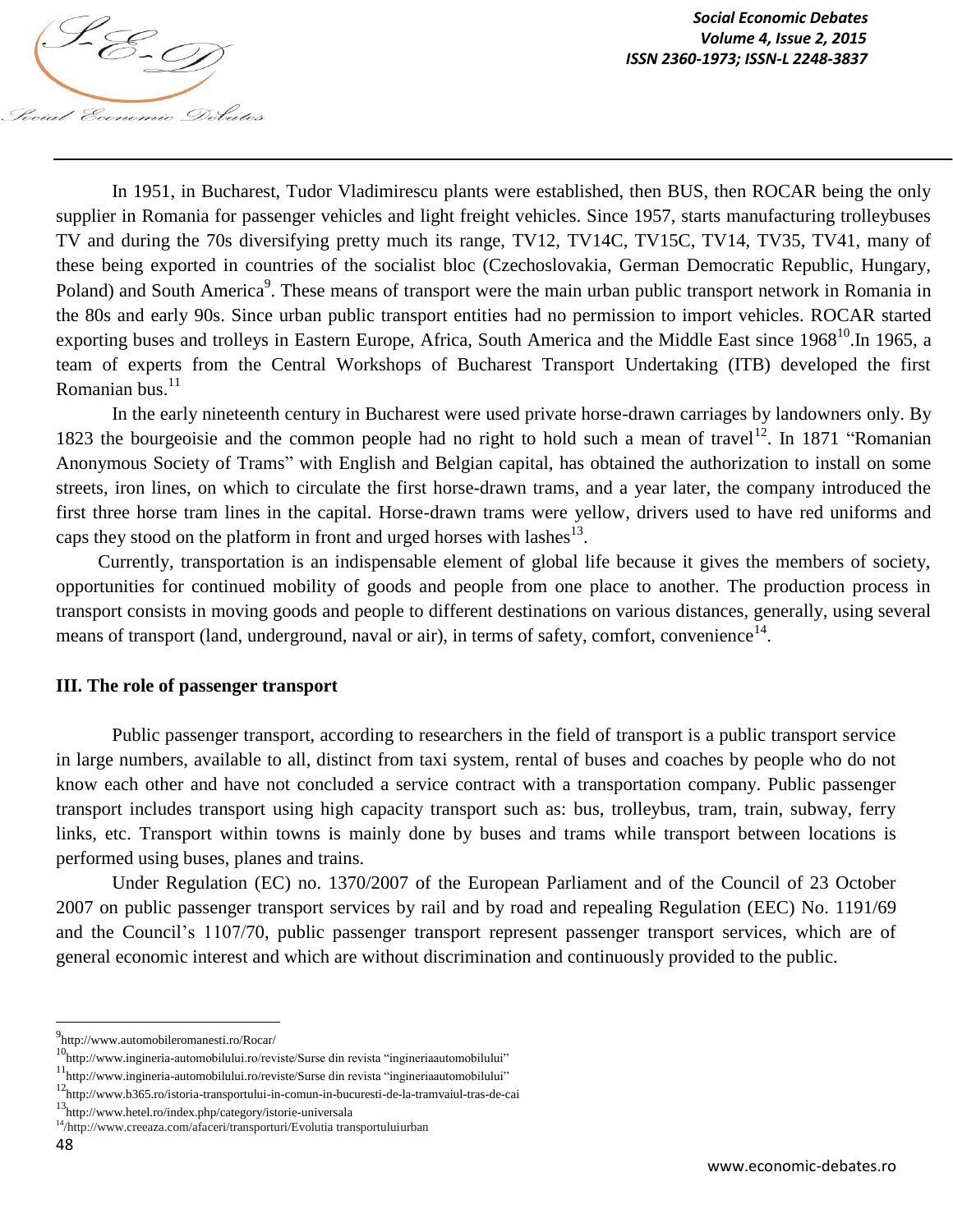

Economic development of any country considerable develops the volume of created goods and accentuates the mobility of the population within urban settlements. Also, the transport means, the extension of production processes in the field of movement. Public passenger transport, is one of the most important sectors of activity within a city, since through it, the unity and coherence of all its activities are ensured<sup>15</sup>.

Authors of the book "Transport Systems", Şerban Raicu, Vasile Dragu, Mihaela Herman, said that "transport is an aspect of human activities where, with special means, the scale modifies and organizes geographical coordinates of goods and people to meet the material and spiritual needs of society. Transport is the sector in which individual and society will continue to coexist seeking permanent otherwise and mutual balances depending on places, times and circumstances. Passenger transport is characterized by the go-return of passengers flows, meaning that these are generally balanced activities ensuring a fully enclosed route of means of transport "16.

In Romania public passenger transport is carried out according to Law. no. 92 from 10th of April, 2007 Law on local public transport services, issued by the Parliament of Romania, published in the Official Gazette no. 262 of 19th of April, 2007

In art. 1, line 4, it is stated that local public transport service for passengers and goods is organized by local government authorities, within the administrative-territorial area, based on principles regarding:

- a) Promoting competition among carriers;
- b) Ensuring equal and non-discriminatory access of carriers;
- c) Ensuring the rights and interests of users of the local public transport service;
- d) Efficient use of public funds within management activity or enforcement of local public transport;
- e) Ensure enforcement of a local public transport bearable regarding transportation tariff;
- f) full recovery of operating costs, rehabilitation and development through charges / fees to be borne by the direct beneficiaries of transport, hereinafter users, and funding from local budgets, ensuring a reasonable profit for authorized carriers
- g) supporting economic development of communities by creating a modern transport infrastructure;
- h) tariff integration using a single type of travel ticket for all means of public passenger transport by using schedules;
- i) dispatching local public passenger transport achieved through permanent programs<sup>17</sup>.

Shipments are among the first areas of common policy of the European Union today and are essential to achieving the common market freedoms provided by the Treaty of Rome in 1957: the free movement of persons, services and  $\text{goods}^{18}$ 

 $\overline{a}$ 

<sup>15</sup> http://www./enciclopedie-zimitot/istoria-transporturilor

<sup>&</sup>lt;sup>16</sup>Transport systems/ Ş. Raicu, V. Dragu, M. Herman,

 $^{17}$  Law. no. 92 from 10th of April, 2007 Law on local public transport services

<sup>&</sup>lt;sup>18</sup> http://europa.eu/pol/pdf/flipbook/ro/transport\_ro.pdf-revista.transporturi